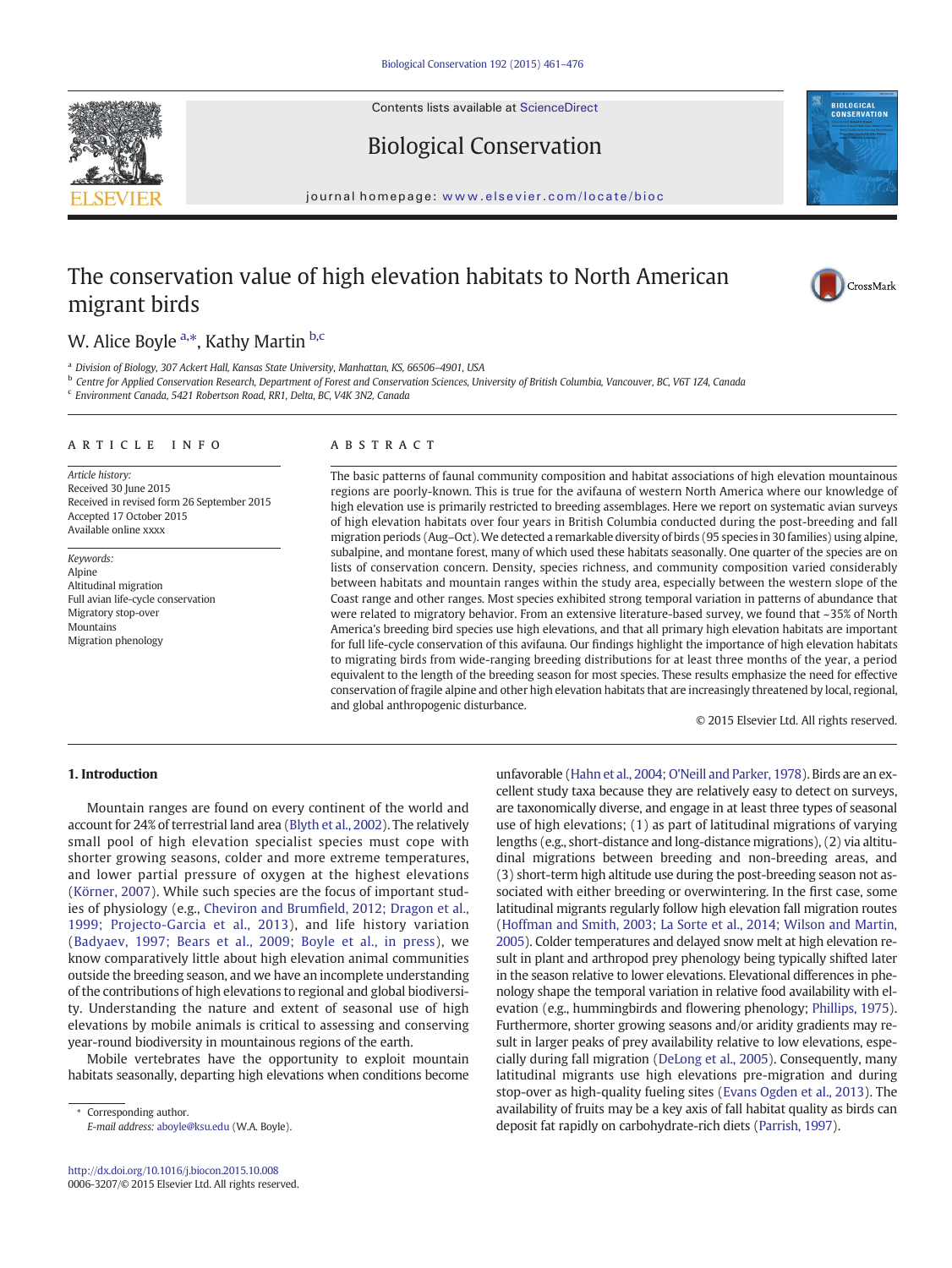The second type of seasonal use is altitudinal migration involving predictable, seasonal movements up and down slope between breeding and wintering ranges within the same geographic region. Diverse taxa engage in altitudinal migrations including mammals ([Hebblewhite](#page--1-0) [and Merrill, 2009; McGuire and Boyle, 2013](#page--1-0)), reptiles ([Blake et al.,](#page--1-0) [2012](#page--1-0)), insects [\(Haber and Stevenson, 2004; Stefanescu, 2001\)](#page--1-0), and birds [\(Boyle, 2011; Gillis et al., 2008; Powell and Bjork, 2004](#page--1-0)). Altitudinal migration appears to be fairly common in western North American birds (e.g., mountain quail [Oreortyx pictus; [Ormiston](#page--1-0) [\(1966\)](#page--1-0)], American dipper [Cinclus mexicanus; [Gillis et al. \(2008\)](#page--1-0); [\(Mackas et al., 2010\)](#page--1-0)], and yellow-eyed junco [*Junco phaeonotus*; [\(Lundblad, 2014](#page--1-0))]. A third type of seasonal use of high elevations is often characterized as post-breeding "dispersal" to high elevations by species that both breed and winter at lower elevations. Such species are usually not considered to depend on high elevations, but they likely take advantage of elevational gradients in phenology to molt and/or prepare for winter. These are the least well-characterized types of seasonal movements involving relatively short-term use of high elevation habitats. An example of such movements in British Columbia is the chestnut-backed chickadee (Poecile rufescens) that breeds at 0–1500 m and moves up to 2200 m in late summer ([Campbell et al.,](#page--1-0) [1997\)](#page--1-0) but winters at lower elevations.

We know little either about how common seasonal elevational movements are, or the taxonomic or geographic patterns and drivers of such movements [\(Faaborg et al., 2010a](#page--1-0)). This gap in knowledge stems from the fact that, at least in North America, most large-scale bird sampling schemes (e.g., Breeding Bird Survey, bird observatories, migration monitoring stations) do not sample high elevation habitats effectively. Even eBird and other citizen-science distributional data suffer from reporting biases that underestimate avian use of high elevations due to relative inaccessibility [\(Snäll et al., 2011; Sullivan et al., 2009\)](#page--1-0). Filling this knowledge gap is a high priority in avian migration research due to the importance of the post-breeding season in shaping key vital rates, and the recognition that habitat quality experienced by migrants during their journeys can substantially affect fitness ([Faaborg et al., 2010b](#page--1-0)).

Previous research on Vancouver Island recorded surprisingly high avian diversity at high elevation sites, especially during late summer and fall ([Martin and Ogle, 1998](#page--1-0)). In mainland British Columbia, latitudinal migrants exhibit considerable variation in habitat specialization, with the species selecting the highest elevation habitats also being those that most consistently breed in alpine habitats ([Wilson and](#page--1-0) [Martin, 2005](#page--1-0)). Additionally, coastal mountains in British Columbia are high quality migratory stop-over sites as evidenced by higher fattening rates at high relative to low elevation sites ([Evans Ogden et al., 2013\)](#page--1-0). Understanding the extent and nature of high elevation use by species not deemed to be high elevation specialists is an important step in understanding the value of mountains for avian conservation and assessing the generality of such patterns on broader spatial scales.

Our objectives were to describe avian use of high elevation habitats in multiple regions within British Columbia during post-breeding and migration seasons, and, more generally, to review avian use of mountain habitats in North America. We assessed the conservation value of British Columbia's high elevations by characterizing: (1) the number and frequency of bird species that use high elevation habitats in fall, (2) the species-level differences in the use of alpine, subalpine, and montane forest habitats, (3) the regional variation in the diversity, species composition, and abundance of birds using coastal and interior high elevation habitats among major mountain ranges, and (4) the temporal patterns of high elevation habitat use, both among years and within seasons, and whether temporal patterns vary with migratory strategy. To address these goals, we conducted surveys over four years at 10 sites in four biogeoclimatic regions of southern and central British Columbia. We then sought to (5) place these data in a continental context by collecting and summarizing published and unpublished data by experts on avian use of high elevation habitats during all seasons across the USA and Canada. No such continental perspective is currently available and this summary represents two decades of data compilation that complement the regional perspective offered by the field data.

### 2. Methods

### 2.1. Study sites

British Columbia is bisected by multiple mountain ranges oriented roughly NW–SE. We sampled 10 sites located in four mountain ranges representing different biogeoclimatic zones ([Pojar et al.,](#page--1-0) [1987](#page--1-0)): (1) three sites on the wet western slope of the Coast range; Seymour Mountain (SM), Cypress Mountain (CM), and Garibaldi Provincial Park (GA); (2) four sites on the drier interior slope of the Coast range; Stein Divide (ST), Shulaps Mountain (SH), Perkins Peak (PP), and Rainbow Ridge (RR); (3) two sites in the northern-most North Cascade mountains; Manning Provincial Park (MA) and Crater Mountain (CR); and (4) one site in the Cariboo mountains in the Columbia Range; Wells Gray Provincial Park (WG; [Fig. 1](#page--1-0)). We provide a detailed description of sites in the electronic supplementary material.

We selected sites within the constraints of access, with the nearest transect being within a one-hour hike from a camping location. Prior to initiating the study we field-checked sites to confirm there was sufficient area to establish an average of five transects in each of alpine, subalpine, montane forest habitat types. Lines followed haphazard bearings constrained such that each transect remained within a habitat type, and spacing of lines was sufficient to avoid double counting birds. We located transect lines such that they crossed elevational and other physical or habitat gradients rather than following horizontally along the mountain side. Thus, all transects covered a cross-section of the vegetation and topographic features within each habitat. The elevation of most transects ranged from 800 to 2200 m above sea level. A detailed summary of our sampling effort is available in the electronic supplementary material (Table S1).

Within each site, we stratified sampling effort by habitat and located transects within each of three main high elevation vegetation types: alpine areas characterized by hardy perennial herbaceous plants, sub-shrubs and few or no trees (0–5% tree cover), subalpine meadows of herbaceous plants and shrubs interspersed with sparse patches of trees and krumholtz (5–50% tree cover), and montane forests consisting of relatively continuous, open-canopy forest of trees averaging 15 m or more in height  $(>50%$  tree cover). We verified habitat assignments by conducting detailed vegetation sampling and related these categories to quantitative metrics of cover by plant functional groups ([Wilson](#page--1-0) [and Martin, 2005\)](#page--1-0).

### 2.2. Bird sampling

We established transects 400 m in length based on preliminary data that indicated we would typically detect ≥25 birds/survey, thus maximizing the number of replicates possible within habitats and sites. However, the constraints of topography and vegetation required us to truncate some transect lines. Observers surveyed multiple transects on each sampling day during two sampling periods: morning (06:30–12:00) or afternoon (13:00–20:23). We surveyed each transect at least once over five, ~2 week intervals during the late summer and fall, with 64% (660/1038) of the transect/interval/year combinations surveyed twice per interval (i.e., once in both morning and afternoon). Dates of the five intervals were: [1] 5–20 Aug. (no interval 1 surveys in 2000 due to high snow pack), [2] 21 Aug.–3 Sep., [3] 7–19 Sep., [4] 20 Sep.–3 Oct., and [5] 6–23 Oct. (no interval 5 surveys in 1999). We chose not to sample in July based on preliminary surveys at our study sites and other high elevations sites on Vancouver Island indicating that the main migratory period begins in August in this region. Nonetheless, the timing of our surveys may have precluded detecting peak abundances of some species. Observers walked an average of 1.1 km/h, counting and identifying every bird detected calling,